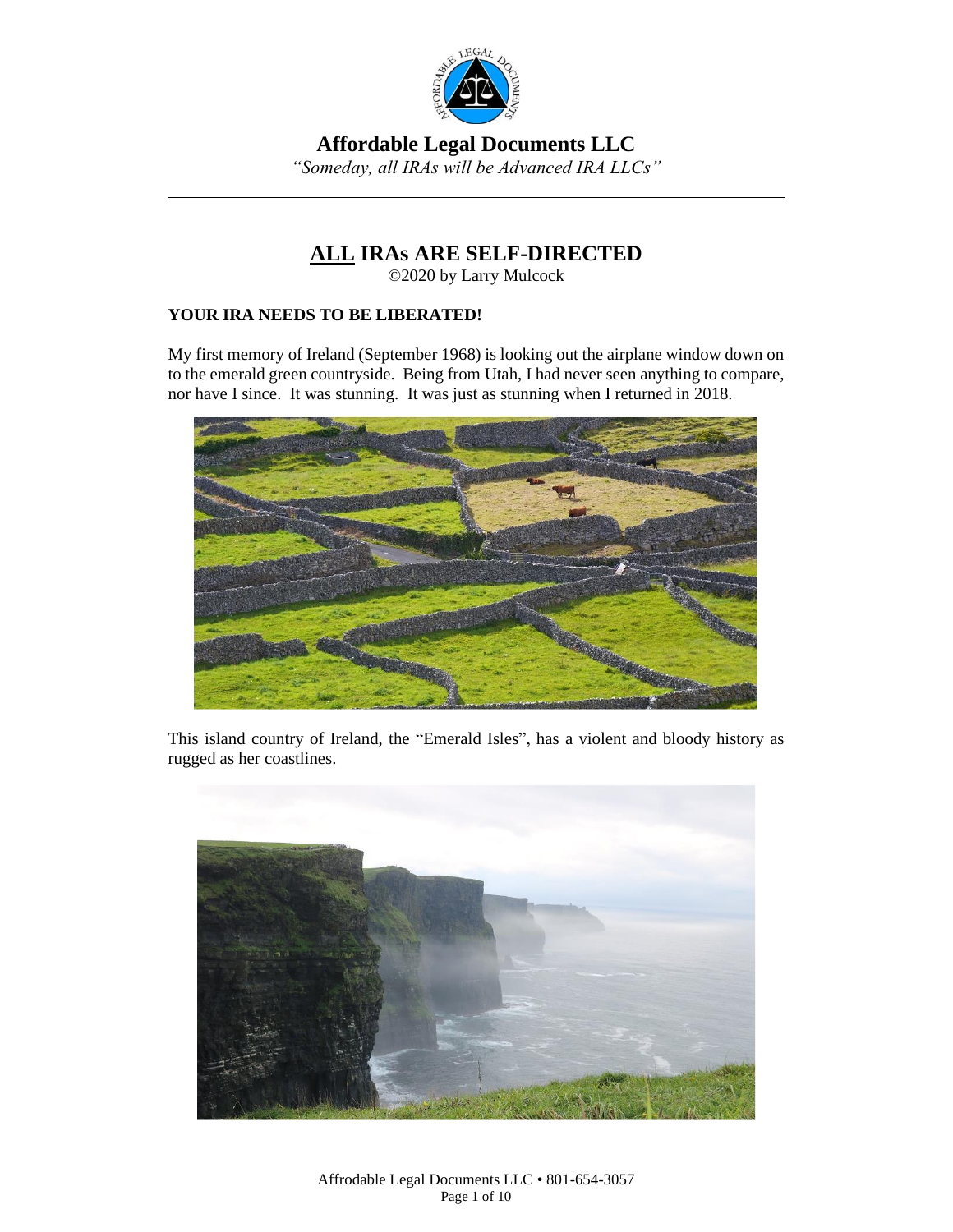The first IRA was the Irish Republican Army formed in 1917. Its original cadre were volunteers who did not enlist in the British Army to fight in World War I. They wanted to self-direct their lives and a country free from the oppression and brutality of the British crown.



Through the decades, many

parliamentary organizations have laid claim to the name. In 2011, the Provincial IRA resumed hostilities under the name of the Irish Republican Army which still quietly exists today. The factional grudges run deep.

Today, YOUR IRAs need liberation as well, liberation from the shackles of the Financial Services Industry.

# **EVERY IRA REQUIRES A CUSTODIAN**

To liberate your IRA, you must first understand the required role of an IRA custodian.

An IRA is technically a *trust*. Every IRA trust is required to have a *custodian* that is a government-approved independent third-party *trustee*.

Each custodian decides which investments they are willing to hold in your IRA trust account. Therefore, the investments available to you in your IRA are determined by the custodian YOU select.

When you select a custodian, you **limit** or **expand** your universe of investment choices.

Obviously, advisors in the Financial Services Industry will steer you toward their favored custodians who cater to their firm's 'traditional' investment product offerings. The Financial Services Industry firms and their agents and advisors are in business to make money, as much money as they can. We can't fault them for that. However, it is clear why they are not telling you the rest of the story.

**KEY POINT:** It is the custodian that **limits** or **liberates** your IRA investment choices.

# **WHAT DOES "***SELF-DIRECTED***" REALLY MEAN?**

Right from the beginning, IRA owners have had the power to self-direct their IRA funds by choosing their custodian. But no one ever told them. Why?

The Financial Services Industry did not want IRAs diverted away from their control. They make their fees and commissions off 'traditional' investments they sell. Why would they tell about non-traditional or 'alternative' investments that cut them out?

**Traditional Investments** include annuities, mutual funds, stock and bonds, and some managed accounts. This is all that is offered by the Financial Services Industry - the banks, credit unions, mutual fund companies, brokerage houses, insurance agents and the financial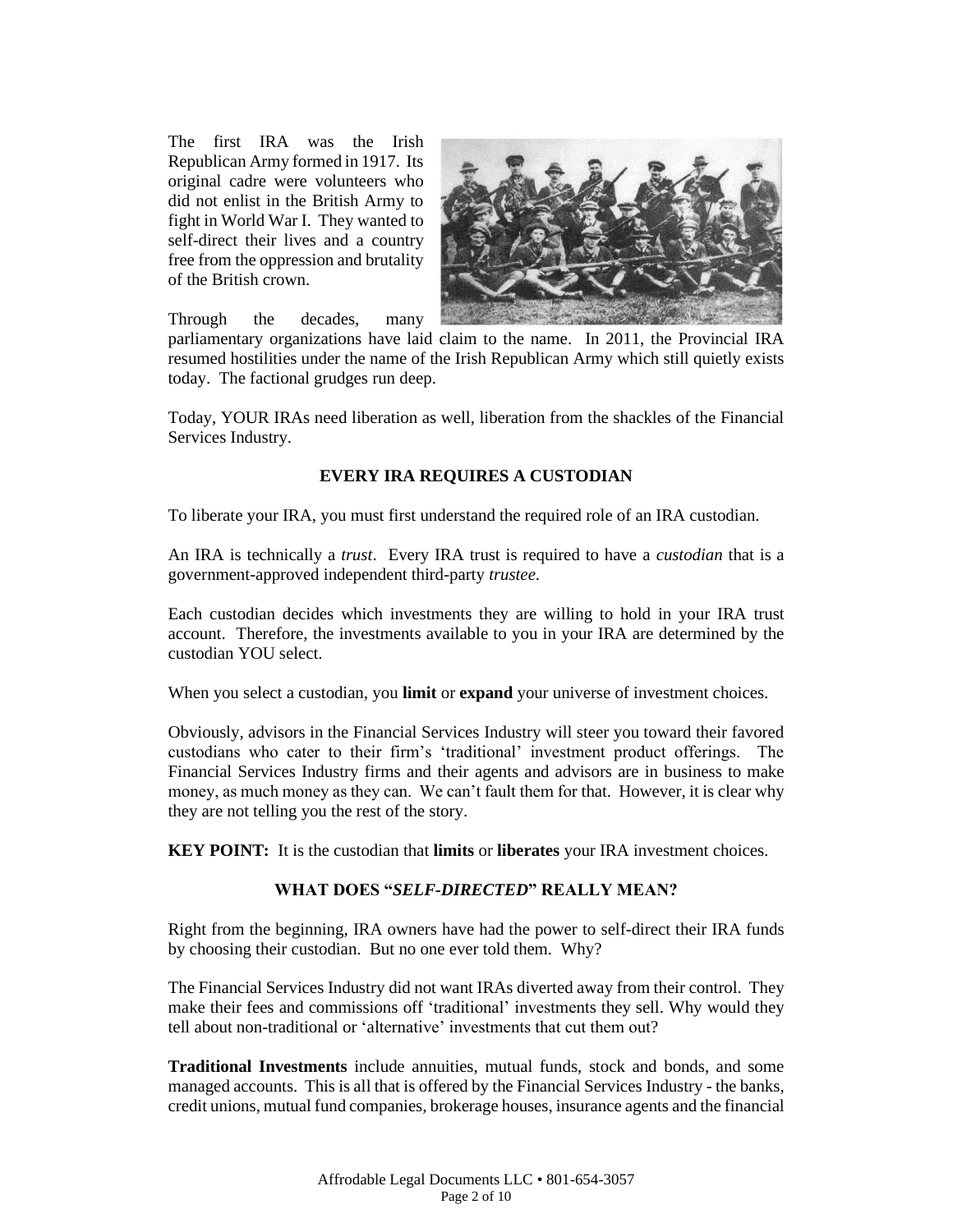planners. The Financial Services Industry doesn't want you to know that there are other possibilities. It's in their own best interest. They are in business to make a profit. You can read more about the problems with the Financial Services Industry at [www.nimbleosity.com](http://www.nimbleosity.com/) .

**Alternative Investments** ('Non-Traditional' Investments) include the following:

| • Rental Properties     | • Precious Metal                              |
|-------------------------|-----------------------------------------------|
| • Fix & Flip Houses     | • Cryptocurrency (Bitcoin)                    |
| $\bullet$ Land          | • $1^{\text{st}}$ & $2^{\text{nd}}$ Mortgages |
| • Building Lots         | • Hard Money Loans                            |
| • New Buildings         | • Tax Liens                                   |
| • Commercial Properties | • Your Own Small Business                     |
| • Joint Ventures        | • Investment Advisors                         |
|                         |                                               |

Because of the size and dominance of the Financial Service Industry, this misinformation is still deeply entrenched in our culture. It is hard to get past years of conditioning. Fortunately, we do not have to resort to war and bloodshed to escape their grip.

Self-directed IRAs, especially 'check book' IRA LLCs, have gained significant public awareness and popularity since the real estate crash of 2008-2009.

Real estate investors wanted to be able use their IRA retirement funds to take advantage of the opportunities in real estate. They saw the opportunity to control their destiny and outperform the paltry returns of the Financial Services Industry.

The Institutions want you to trust them and depend on their guidance. This is the captivity from which you want to be delivered.

Ignore what custodians or financial advisors if they try to tell you different.

YOU are in-charge. YOU get to select which custodian you want for YOUR IRA. YOU can easily change custodians.

The term 'self-directed' has been highjacked and used to describe IRA and 401(k)s that are only self-directed within the limited universe of traditional investments offered in the Financial Services Industry's plans. They do not offer alternative investments and are, therefore, not truly self-directed. You might say they have *limited* self-direction.

**KEY POINT:** *'Self-directed*' simply means that YOU get to choose YOUR IRA LLC custodian.

### **CUSTODIAL REQUIREMENTS**

You want the self-directed IRA that gives you the most control, the most investment options, the lowest expenses and ease of operation. To do this, you must first select the right custodian. Your custodian must have the following characteristics:

1. **Experience and Stability**. You want to select a season IRA custodian with experience, a good reputation, financial stability and good customer service.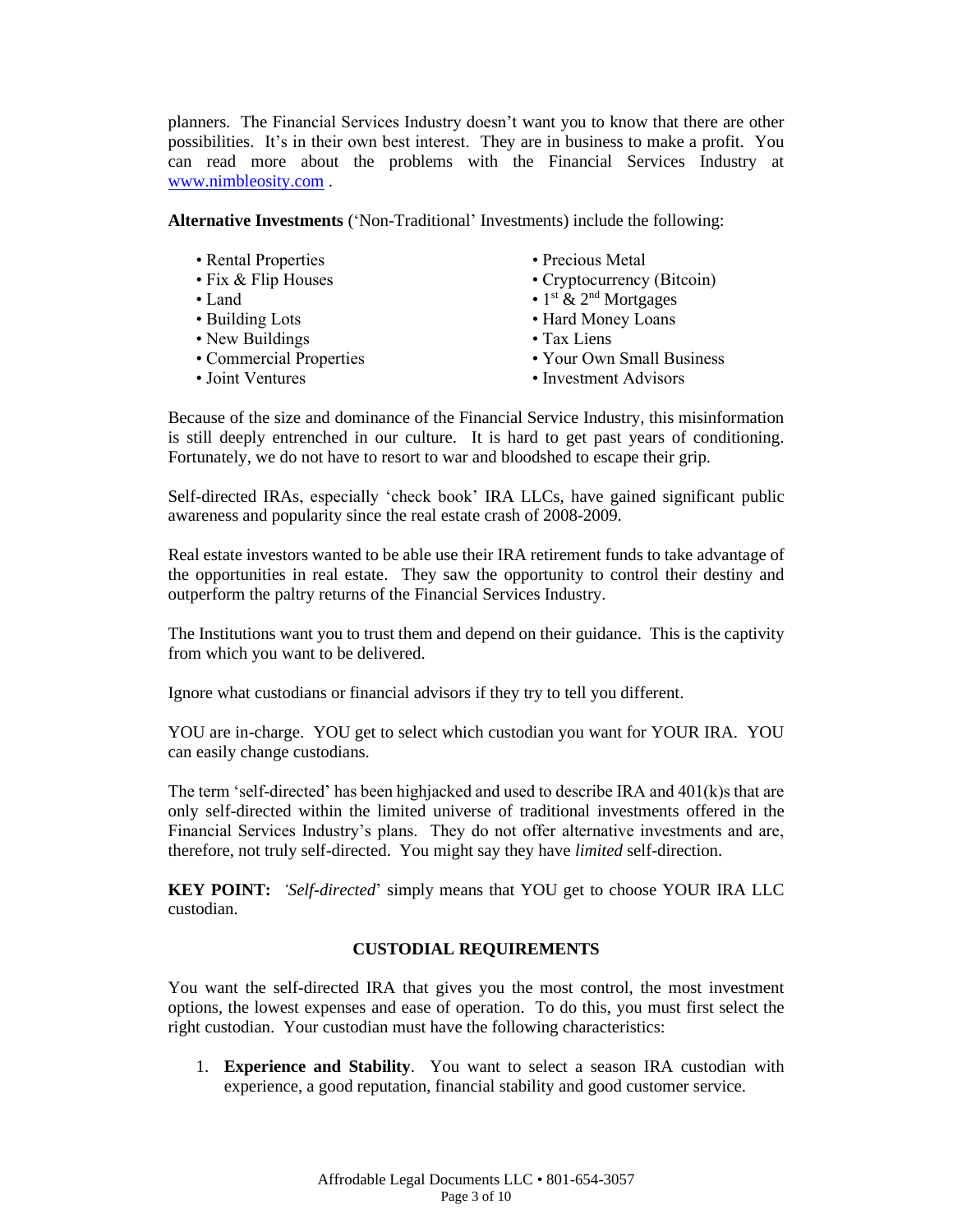2. **Low Fixed Fee**. With an Advanced IRA LLC, your IRA custodian only needs to hold one asset for you – the Certificate of Membership Interest in your Advance IRA LLC. Therefore, you only pay one asset management fee and avoid all the miscellaneous charges for investment review, check preparation, deposit fees, etc.

Fixed fees are also all over the board. The following table illustrates the various fee calculation methods. The differences are significant. The higher the fees, the more they erode your investment returns.

|                                                                                 |                        |                         | <b>Account Value</b> | <b>Account Value</b> |                    |  |
|---------------------------------------------------------------------------------|------------------------|-------------------------|----------------------|----------------------|--------------------|--|
|                                                                                 |                        |                         | \$100,000            | \$500,000            | <b>TERMINATION</b> |  |
| <b>CUSTODIAN</b>                                                                | <b>SETUP FEES</b>      | <b>FEE TYPE</b>         | FEES <sup>1</sup>    | FEES <sup>1</sup>    | <b>FEE</b>         |  |
| Pensco Trust Company <sup>2</sup>                                               | \$50                   | $Base + x\%$ of value   | \$563                | \$2,025              | \$225              |  |
| Equity $Trust2$                                                                 | \$50 onlin, \$75 paper | Fee Schedule            | \$480                | \$1,680              | \$225              |  |
| The Entrust $Group2$                                                            | \$50                   | \$299/Asset or Schedule | \$650                | \$1,995              | \$250              |  |
| Mountain West Trust                                                             | \$145                  | <b>Fixed Fee</b>        | \$300                | \$300                | \$225              |  |
| <b>IRA Services Trust Company</b>                                               | \$0 online, \$60 paper | <b>Fixed Fee</b>        | \$280                | \$280                | \$150              |  |
|                                                                                 |                        |                         |                      |                      |                    |  |
| Other fees may apply such as deposit fee, transaction fee, per asset fees, etc. |                        |                         |                      |                      |                    |  |
| <sup>2</sup> Does not offer Check Book IRA LLC option. Custodial accounts only. |                        |                         |                      |                      | 20200324           |  |

### **COMPARISON OF FEES CHARGED BY VARIOUS IRA CUSTODIANS**

- 3. **Hold Certificate Membership Interest**. Your IRA custodian must be willing to purchase the Certificate of Membership Interest of your new LLC on behalf of your IRA trust account. Your IRA account becomes the Member/owner of your IRA LLC.
- 4. **Sign the LLC Operating Agreement**. Your IRA custodian must also be willing to sign your LLC operating agreement on behalf of your IRA account which is the member of your IRA LLC.

This IRA structure is called an "check book IRA", also known as an "Advanced IRA LLC". It means you, as the manager of your IRA LLC, has check book control of your IRA funds.

The following diagram will help you understand how the Advanced IRA LLC is structured.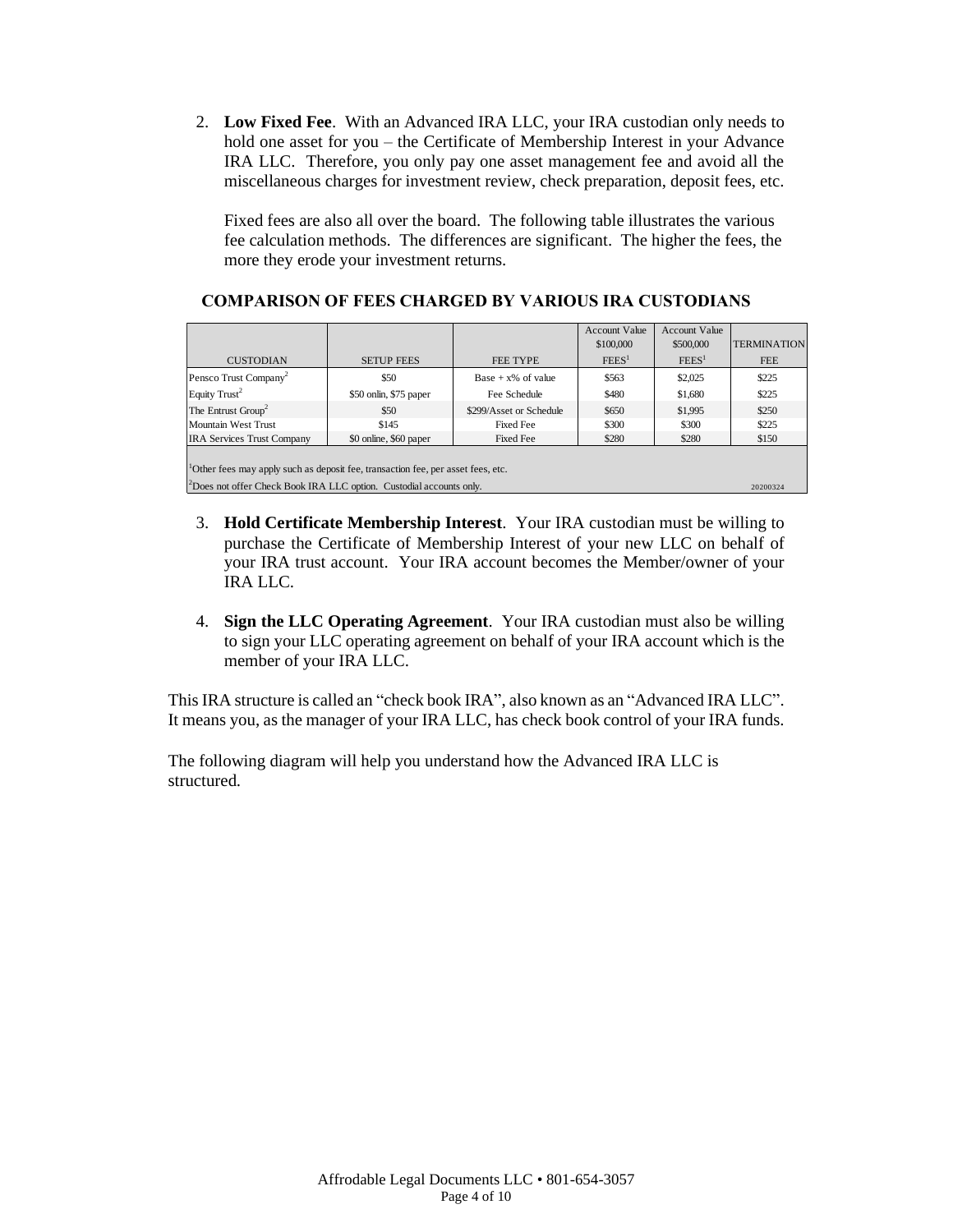#### **AFFORDABLE LEGAL DOCUMENTS 'TURN-KEY' SETUP & TRANSFER SERVICE**

- 1. Affordable Legal Documents sets up a new IRA account for you with custodian and transfers your existing IRA or Solo 401(k) to your new IRA account.
- 2. Affordable Legal Documents will set up a new limited liability company for you of which you are the Manager.
- 3. You instruct the custodian to purchase the Membership Interest in your new LLC. The custodian sends you a check for the funds in your IRA made payable to your LLC. You, in return, give the custodian the Certificate of Membership Interest to hold in your IRA account. Now your IRA account is the Member/owner of your LLC.

#### **YOUR SELF-DIRECTED ADVANCED IRA LLC**

- 4. As the Manager of your Advanced IRA LLC, you setup a checking account for your LLC and deposit your IRA funds into it. You are the sole signer on the account. Viola, you have "check book control" of your IRA.
- 5. Now, you can invest your IRA funds in the investments of your choice by simply writing a check. No administrative approval required. No fees. No reports. You have full control of investing your IRA.



**KEY POINT:** YOU are the 'Manager' of YOUR Advanced IRA LLC. YOU, as the Manager, sign the checks to make investments.

With an Advanced IRA LLC, you have the whole universe of investments at your fingertips – both Traditional and Alternative.

Whatever you are doing now in your IRA, you can still do in an Advanced IRA LLC.

Your Advanced IRA LLC gives you the maximum self-direction available under the law!

The only asset the custodian must hold is the Certificate of Membership Interest of your Advanced IRA LLC, so the fees to the custodian are minimized.

As the Manager of YOUR Advance IRA LLC. YOU have full control of the IRA LLC checking account and, YOU, as the Manager, pick the investments. YOU make an investment by simply writing a check.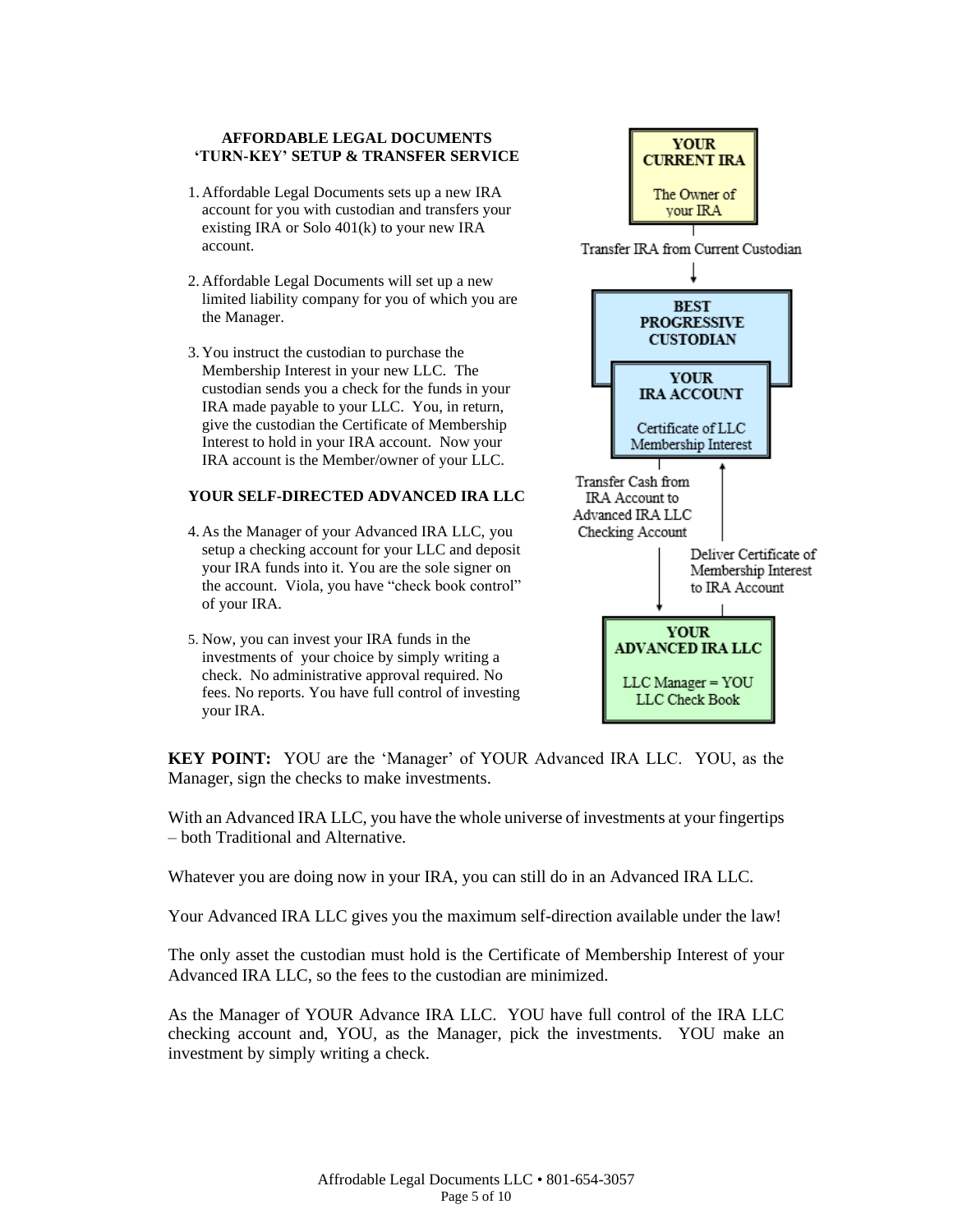### **TYPES OF CUSTODIANS**

This pyramid helps to clarify the difference between the various types IRA custodians by the assets they are willing to hold in your IRA starting at the bottom with most restrictive and rising to the top. The apex of the pyramid represents the IRA custodian that best meets all the requirements.



Let's take a closer look and describe each of the categories in more detail.



**Captive Custodians** means custodians that will only allow you to invest in their specific proprietary investments that they create and offer, or that they make big commissions and fees on. Under these Captive Custodians, you are 'captive' because you can only invest in their in-house products. Some examples are:

- (1) an annuity contract with a specific insurance company,
- (2) only the mutual funds offered by a that family of funds, or
- (3) a CD offered by that bank.

You are locked-in to their extremely narrow selection of Traditional Investments – the investment on which *they* usually make the most profit.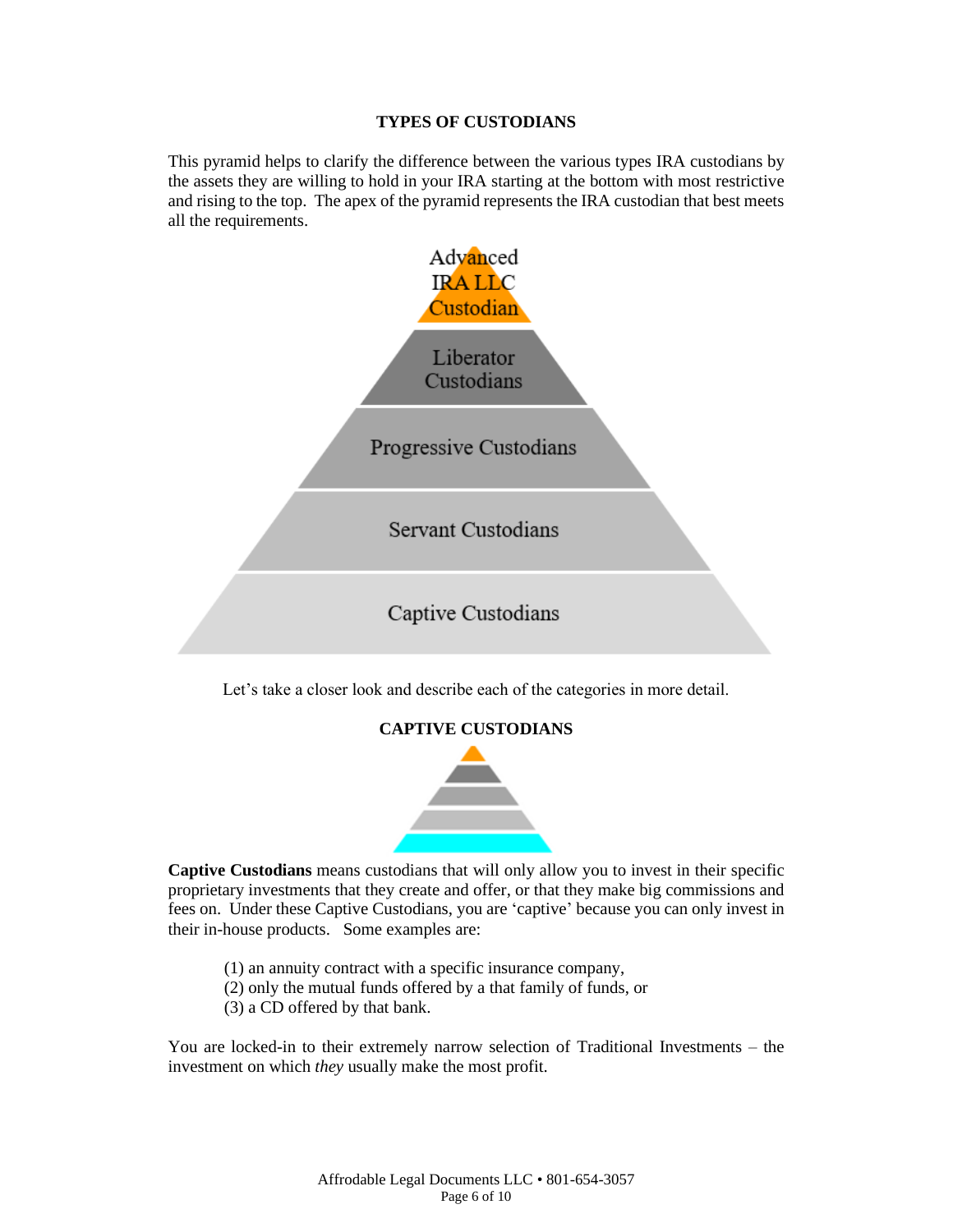Don't be fooled, the Captive Custodians will usually tell you there are not custodial fees. They are usually factored in by a lower return or paid by the investment sponsor or are buried in the investment costs. The fees still reduce your return - they are just not disclosed. Remember, there is no free lunch. Your investment returns are further eroded by the operating and management expenses inherent in Traditional Investment products.

# **SERVANT CUSTODIANS**



The **Servant Custodians** allow you a wider selection of Traditional Investment, but ONLY Traditional Investments.

You are no longer limited to the Captive Custodian's proprietary products. However, you are still limited to "Traditional Investments" made available to you on that Servant Custodian's platform. Instead of being your master, the custodian is now your servant, but your servant has only limited capabilities.

Take, for example, Charles Schwab or Fidelity Investments. Through a brokerage account, you can purchase almost any mutual fund, stocks, bonds, etc., but ONLY these Traditional Investments.

Like the Captive Custodians, the Servant Custodians' fees are often hidden. You are, again, subject to the expenses inherent in Traditional Investment products, but, in addition, you often must pay transaction charges, loads, redemption fees or commission to buy and to sell your traditional investment choices, whether or not you make money.



**Progressive Custodians** will take custody of both Traditional *and* Non-Traditional/Alternative Investments. With a Progressive Custodian you are no longer confined to Traditional Investment only. The Progressive Custodians will hold both Traditional and many Alternative Investments on your behalf.

The price of this partial liberation is their expensive fees.

This is the trap – the fees. You are charged heavily for your freedom in the form of custodial fees, account transaction fees, investment review fees, check writing fees, etc.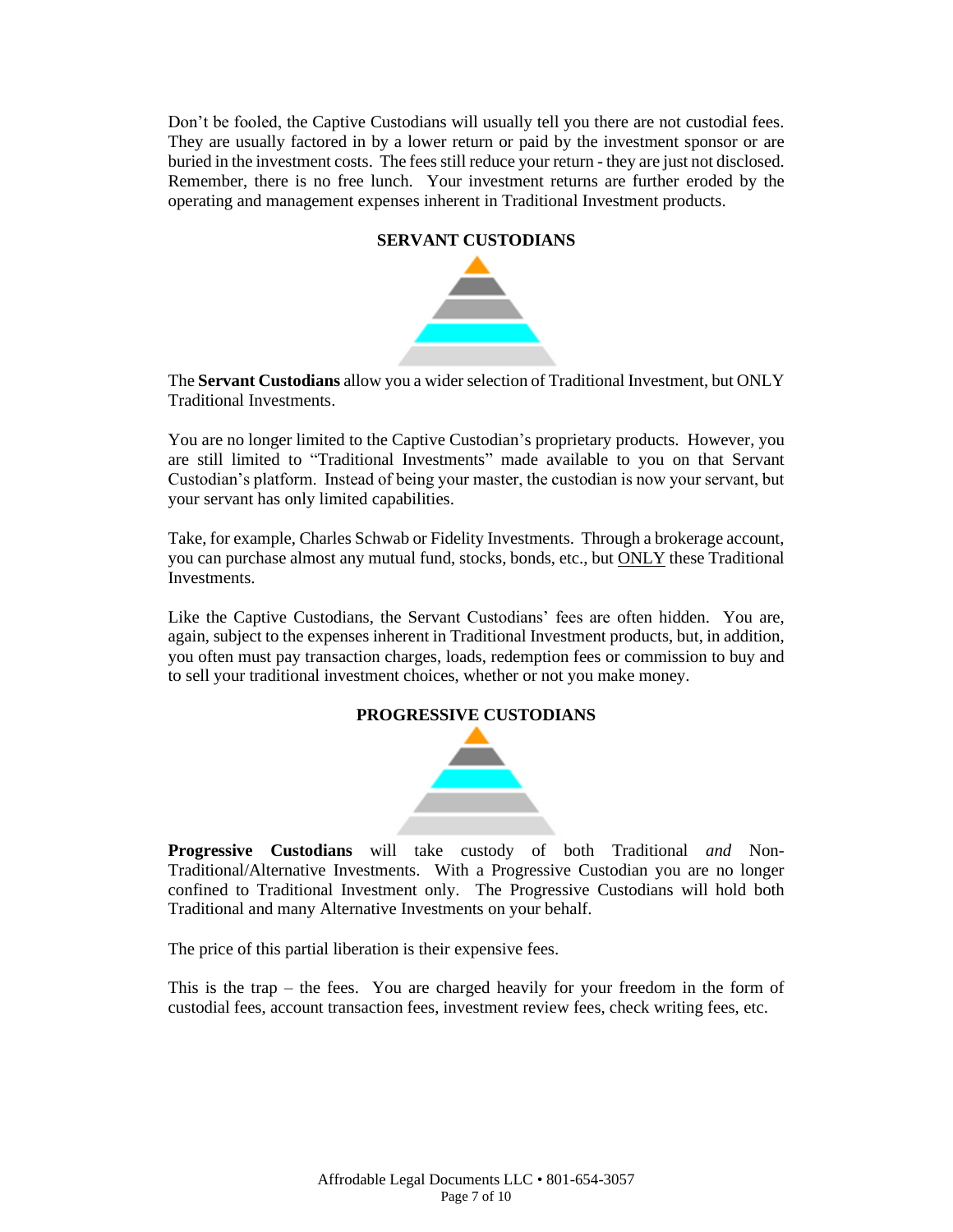# **LIBERATOR CUSTODIANS**



The **Liberator Custodians** will sign the operating agreement of your IRA LLC**.** This allows all the investment activity to occur at the IRA LLC level, not the custodian level. Now you are truly the master of your IRA. This illustration compares the Progressive and Liberator Custodian structures.

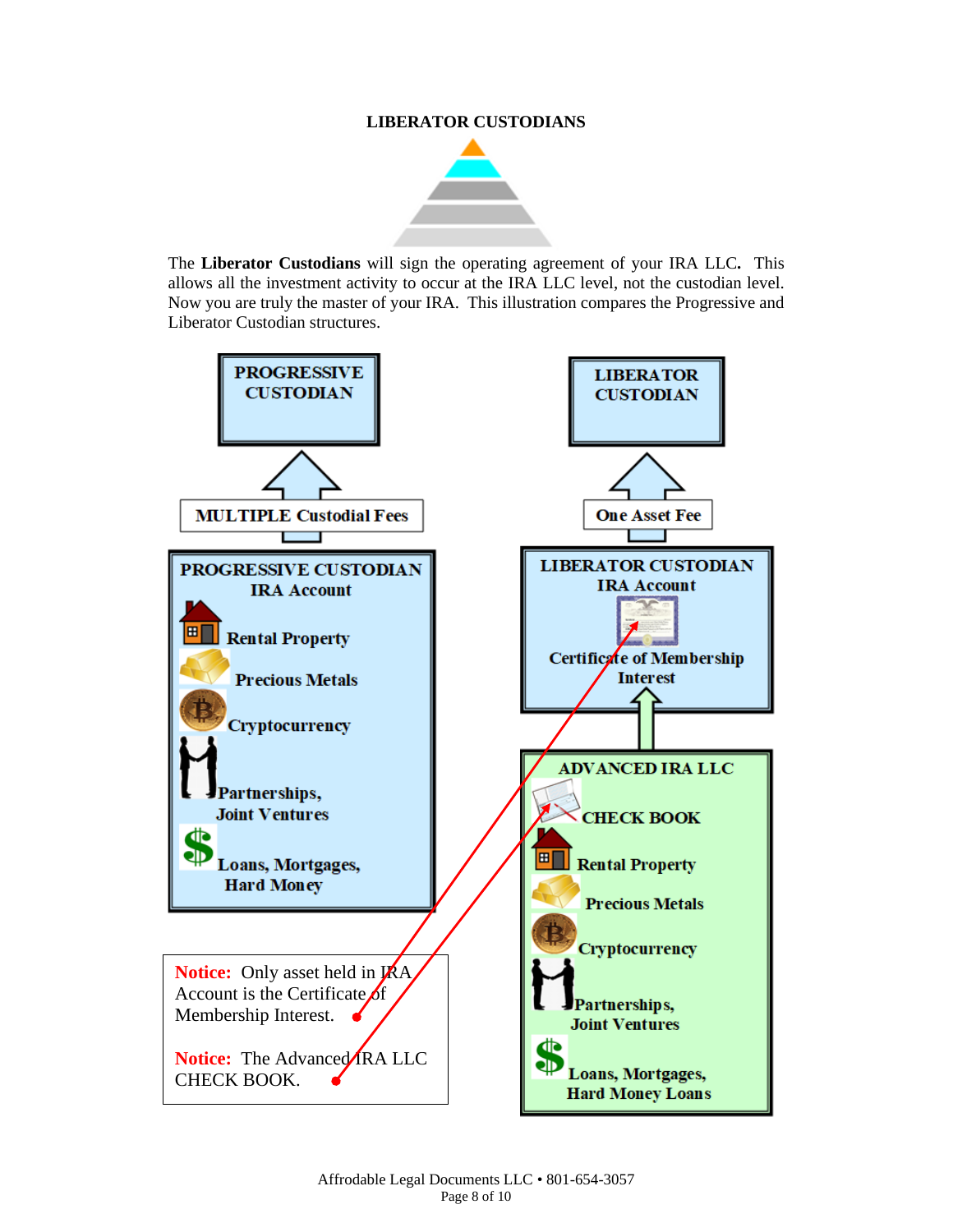Since you are the Manager of your IRA LLC, you now have control of your investing.

You can purchase both Traditional and Alternative Investments. The Liberator Custodians hold only one asset, the Membership Interest in your IRA LLC. Therefore, you only pay one 'asset fee.' You, as the *Manager* of your IRA LLC, have check book control of all your investments. You perform the functions you would otherwise pay the Liberating Custodian to do so your fees are slashed to the bare minimum.

# **"THE" ADVANCED IRA LLC CUSTODIAN**



Affordable Legal Documents has identified the most advanced of the Liberator Custodians, the custodian that deserves the title of the Advanced IRA LLC Custodian".

### **AN AFFORDABLE TURN-KEY PACKAGE**

Affordable Legal Documents provides a turn-key package at an affordable price. The package includes:

1. Setting up your new IRA account including initiating and managing the transfer of your existing IRAs to your new account.

Affordable Legal Documents has partnered with IRA Services Trust Company to bring the lowest fees available from a seasoned custodian who will allow your IRA to own membership interest in you Advanced IRA LLC and who will sign the operating agreement.

2. Setting up your new LLC by filing the Articles of Organization with your state, obtaining an EIN/tax ID number, and preparing the operating agreement, certificate of membership interest, minutes, and other required documentation.

IRA Services' legal and compliance department has already vetted and approved Affordable Legal Documents IRA LLC operating agreement.

3. A copy of *The Self-Directed IRA Handbook* for reference and guidance.